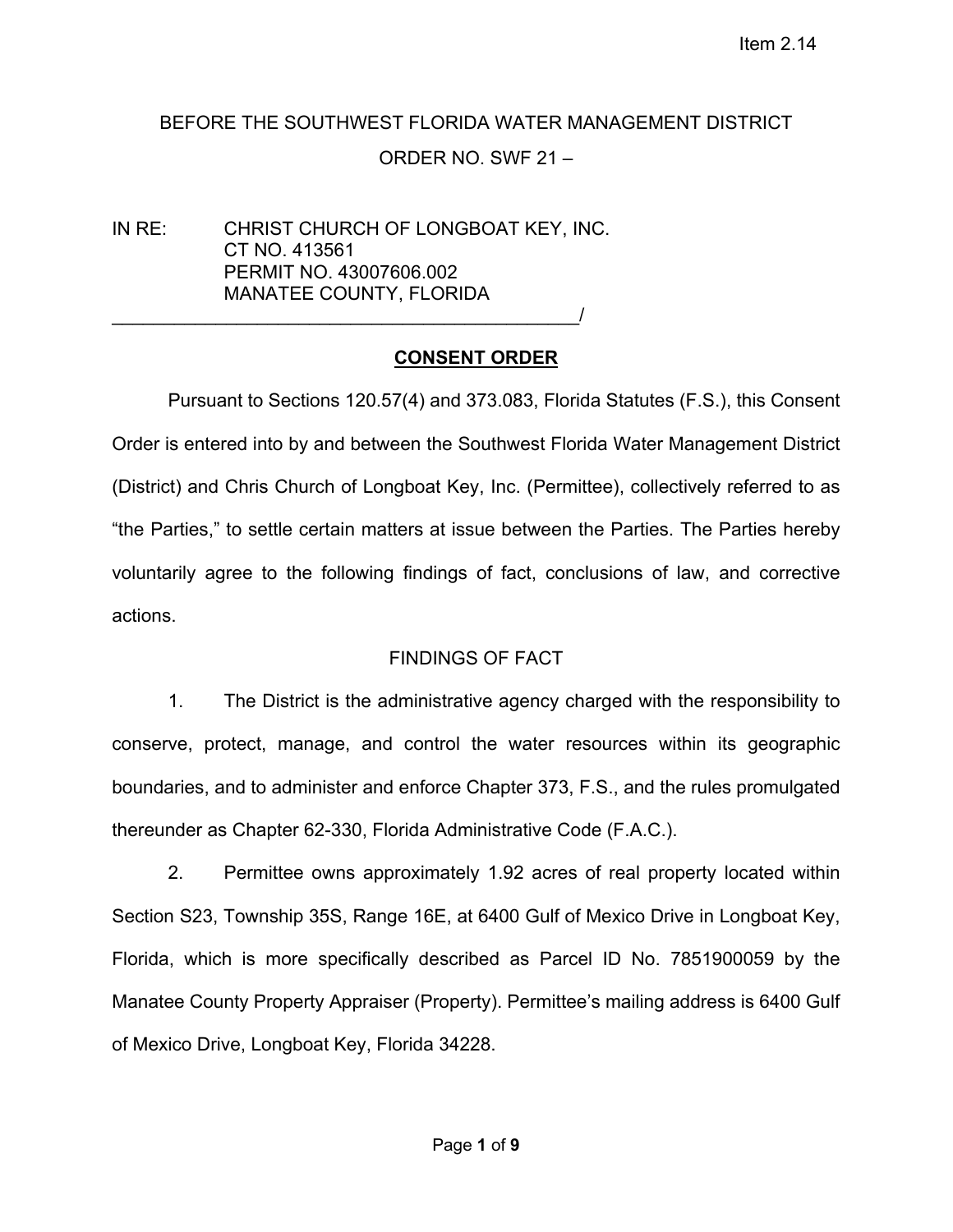3. On December 23, 2009, the District issued Environmental Resource Permit (ERP) Number 43007606.001 to Permittee authorizing the construction of a stormwater management system to serve a 1.92-acre church project on the Property.

4. On September 11, 2020, the District issued ERP Number 43007606.002 (Permit) to Permittee authorizing improvements to the stormwater management system authorized under ERP Number 43007606.001.

5. Specific Condition No. 4 of the Permit requires construction of the improvements to be completed within 120 days of the issuance of the Permit, and requires an As-built Certification and Request for Conversion to Operation Phase form, along with as-built plans, to be submitted to the District within 30 days of completion of the construction.

6. On October 13, 2020, and November 23, 2020, District staff conducted site inspections at the Property and observed that construction of the improvements to the stormwater management system had not started.

7. On November 3, 2020, Permittee contacted District staff to express concern that the plan approved under the Permit was not the proposal submitted by Permittee in that the Permit required a pump much larger than necessary.

8. On January 26, 2021, approximately two weeks after construction was to have been completed, District staff advised Permittee to submit a request for Minor Modification to the Permit and start construction with a smaller pump than required by the Permit.

9. On January 27, 2021, the District issued a Notice of Permit Condition Violation (Notice) letter to Permittee concerning Permittee's failure to timely construct the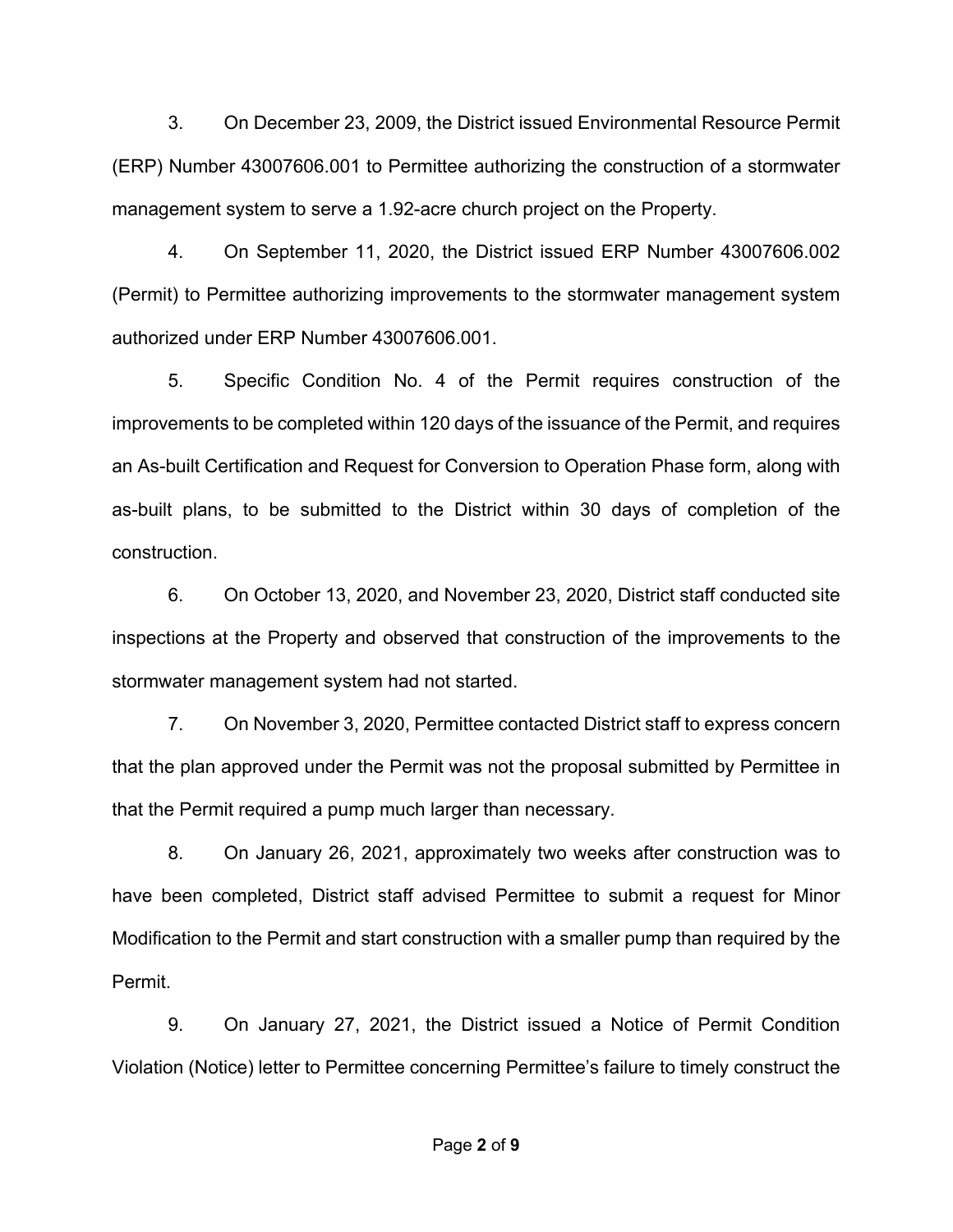improvements to the stormwater management system as required by the Permit. The Notice advised Permittee that it had until February 26, 2021, to bring the project into compliance, and that the matter would be referred to the District's Office of General Counsel for further enforcement action if the Property was not brought into compliance in a timely manner.

10. On February 5, 2021, the District issued ERP Minor Modification 43007606.003 changing the pump size, but did not include any extension of the previous deadline under the Permit for completion of construction, which was already past due.

11. On March 2, 2021, District staff conducted another site inspection at the Property and observed that construction of the improvements to the stormwater management system had not started. Permittee advised District staff that Permittee had made progress in completing construction, including execution of a construction contract, ordering the pump, and submission of documentation to the Town of Longboat Key to obtain construction permits. Permittee further advised that it was awaiting delivery of the pump and had secured a contractor to remove portions of the existing stormwater management system in accordance with the Permit.

12. On March 19, 2021, Permittee advised District staff that the Town of Longboat Key had issued a "stop work" order and was requiring a site plan exemption for the improvements to the stormwater management system authorized under the Permit. Specifically, the Town of Longboat Key originally required trees to be planted along the Property's boundaries, including within the "bio-swale" portion of the stormwater management system. The Permit, however, required all trees be removed from the bioswale to ensure the entire stormwater management system functioned properly.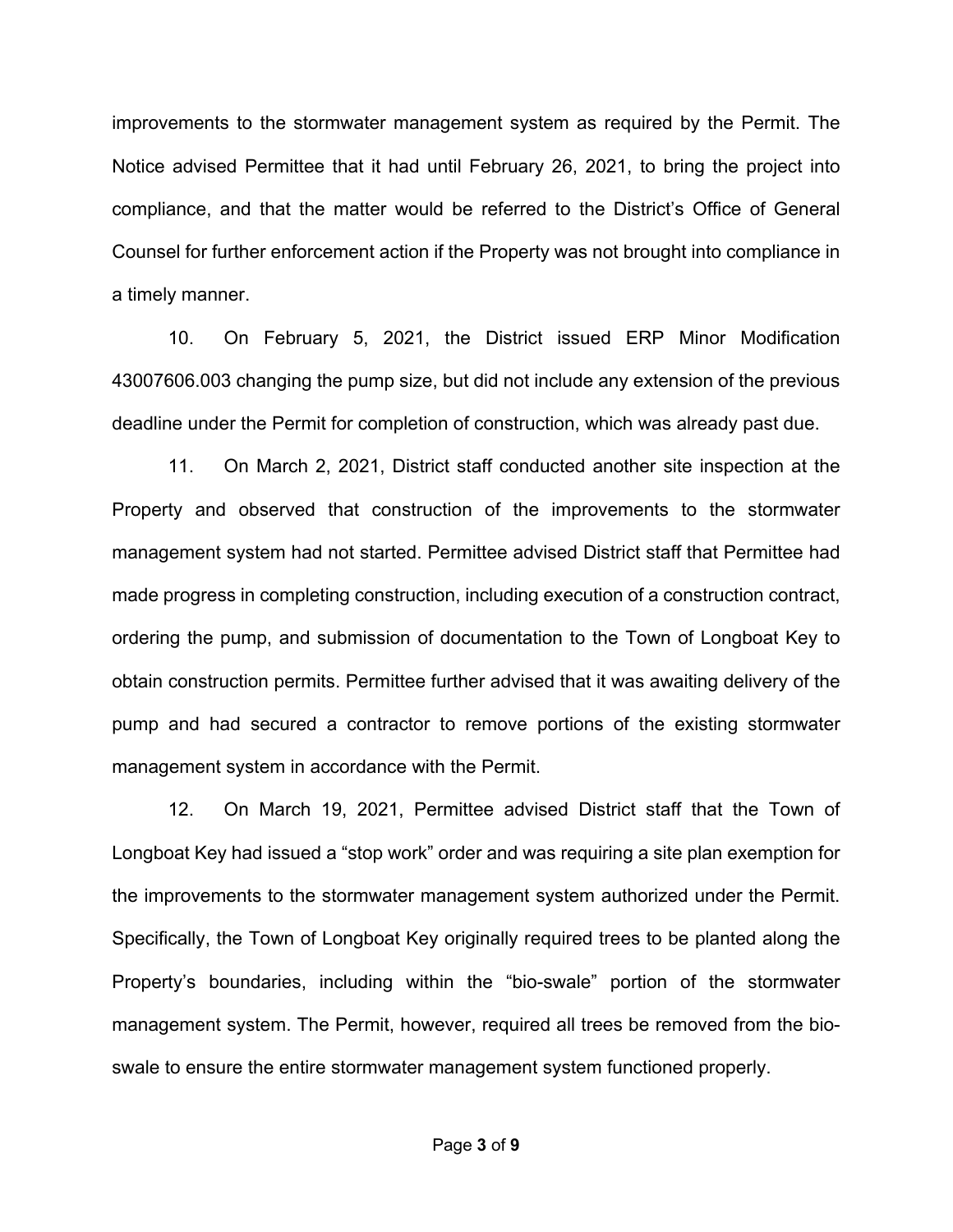13. After Permittee obtained all required permits and a site plan exemption from the Town of Longboat Key, construction recommenced during the last week of April 2021.

14. On June 8, 2021, District staff conducted a site inspection at the Property and observed that construction of the improvements to the stormwater management system appeared to have been completed.

15. The Parties have agreed to resolve all disputed issues regarding the violations set forth above, as described in this Consent Order.

### CONCLUSIONS OF LAW

16. The District has jurisdiction over this matter pursuant to Chapter 373, Part IV, F.S., and Chapter 62-330, F.A.C.

17. The activities described in Paragraphs 6 through 9 herein constitute violations of Specific Condition No. 5 of the Permit, Chapter 373, F.S., and Rule 62- 330.350, F.A.C., in that Permittee failed to construct the improvements to the stormwater management system on the Property within 120 days, and failed to submit the required As-Built Certification and Request for Conversion to Operation Phase form, along with the as-built plans, to the District within thirty (30) days, as required by the Permit.

## CORRECTIVE ACTIONS

18. Within thirty (30) days of approval of this Consent Order by the District's Governing Board, Permittee shall submit as-built plans and the required "As-built Certification and Request for Conversation to Operation Phase" form to the District.

19. Permittee shall pay to the District enforcement costs in the amount of Three Thousand Dollars (\$3,000.00), to be paid in full within seven (7) days of the approval of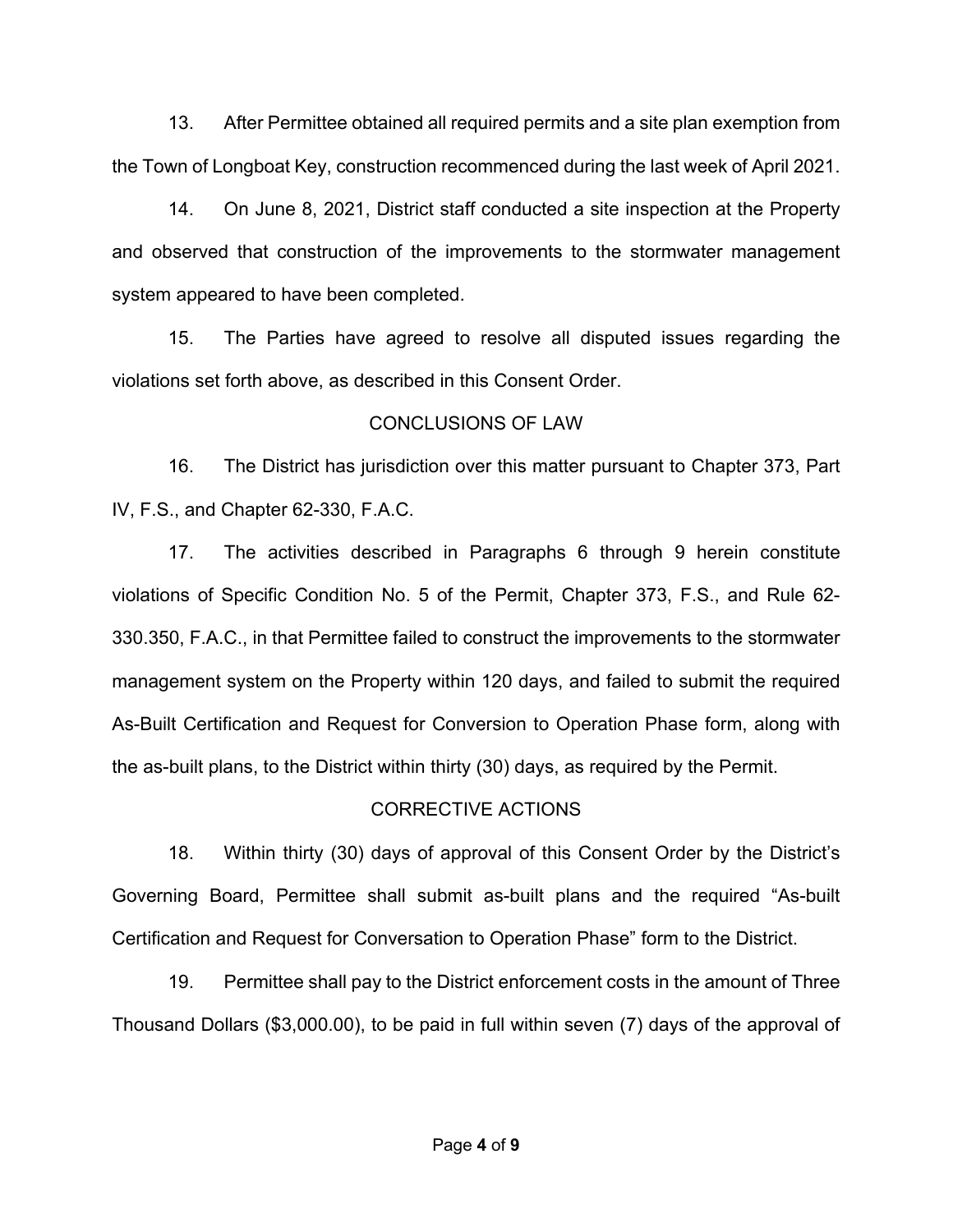this Consent Order by the District's Governing Board. Payment is to be made by certified check or money order. If mailed, the address for payment is:

> Southwest Florida Water Management District Finance Department 2379 Broad Street Brooksville, FL 34604-6899

20. Permittee may apply in writing to the District for an extension of the time limits contained in this Consent Order no later than five (5) days prior to the expiration of such time limits. The District may grant an extension of time in writing for good cause shown.

21. For each day of delay beyond any due date specified in this Consent Order, Permittee shall pay to the District an additional sum of One Hundred Dollars (\$100.00) per day. This additional sum shall be paid by Permittee upon the District's mailing of a demand letter to Permittee for payment. This provision shall not be construed to preclude the District's right to undertake other administrative, civil, or criminal action as appropriate in the event any due date is not met.

22. Permittee hereby waives any right to an administrative hearing or judicial review of the terms of this Consent Order. Permittee reserves the right to dispute any allegation of noncompliance with the Consent Order, or any permit or approval issued hereunder.

23. For and in consideration of the complete and timely performance by Permittee of the obligations under this Consent Order, the District waives its right to pursue civil or administrative action for any violation described herein. If Permittee fails to completely and timely perform the obligations under this Consent Order, the District retains its right to pursue civil or administrative action for any violations described herein.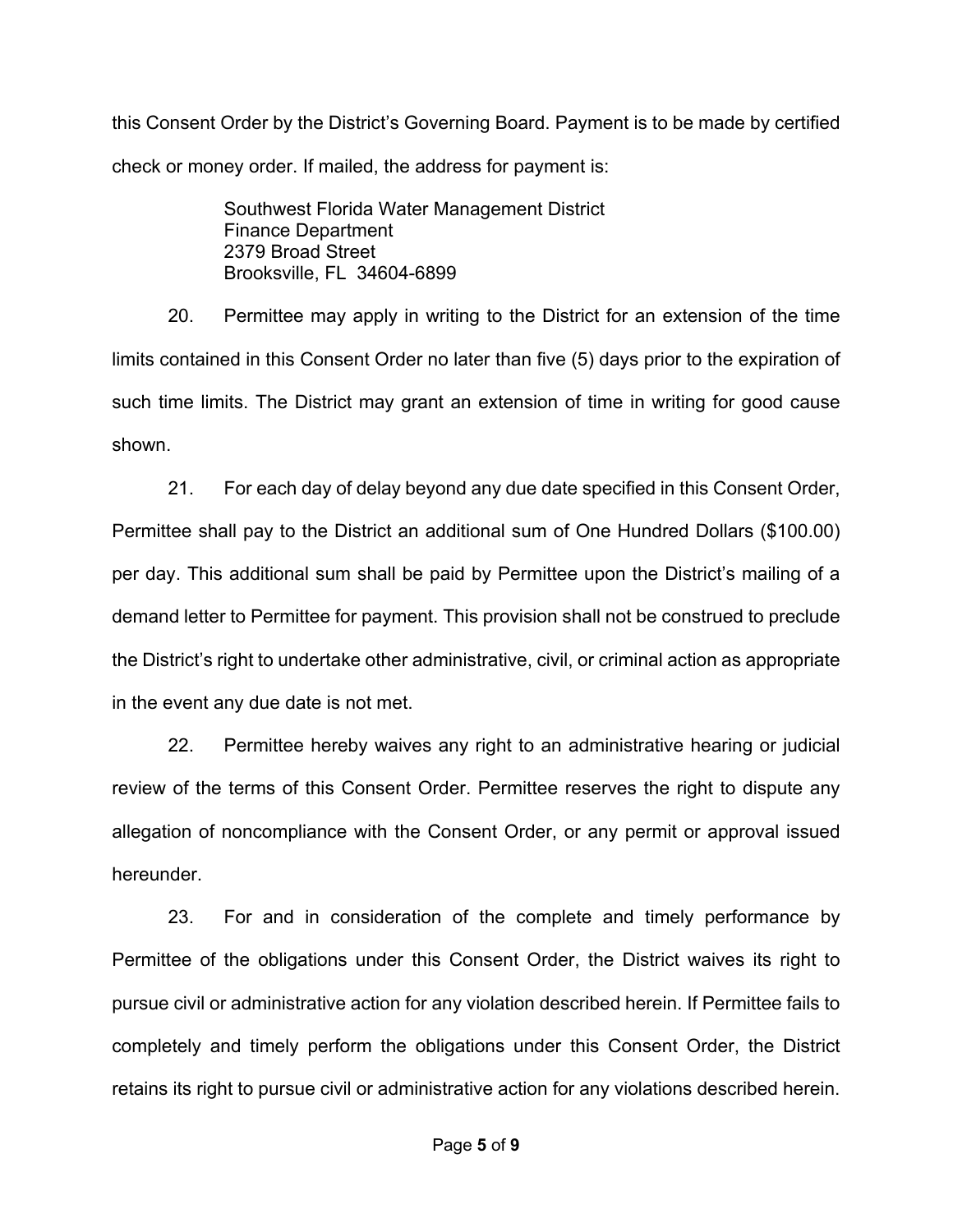24. The District hereby expressly reserves and retains the right to initiate appropriate legal action against Permittee to prevent or prohibit the future violation of any applicable statutes, rules, or orders, except as specifically addressed in this Consent Order. Permittee acknowledges by the execution of this Consent Order that any future violation of Chapter 373, F.S., District rules, or the terms of any permit (including such as may be modified) may subject Permittee to administrative or civil suit in which penalties of up to Fifteen Thousand Dollars (\$15,000.00) per day per offense may be imposed, as provided in Section 373.129(5), F.S.

25. This Consent Order is not a license or a permit. Permittee shall not undertake any further construction activities without the necessary District authorizations.

26. Entry of this Consent Order shall not relieve Permittee of the duty to comply with all applicable federal, state, and local laws, regulations, and ordinances.

27. Permittee shall allow authorized District representatives to access the Property at all reasonable times without prior notice to determine compliance with this Consent Order, Chapter 373, F.S., and District rules.

28. The terms and conditions set forth in this Consent Order may be enforced in a court of competent jurisdiction pursuant to Sections 120.69, 373.083(1), and 373.129, F.S.

29. Permittee acknowledges by the execution of this Consent Order that any future violation of Chapter 373, F.S., or District rules may result in any or all of the following: criminal prosecution, administrative action, or civil suit in which additional civil penalties and costs may be imposed.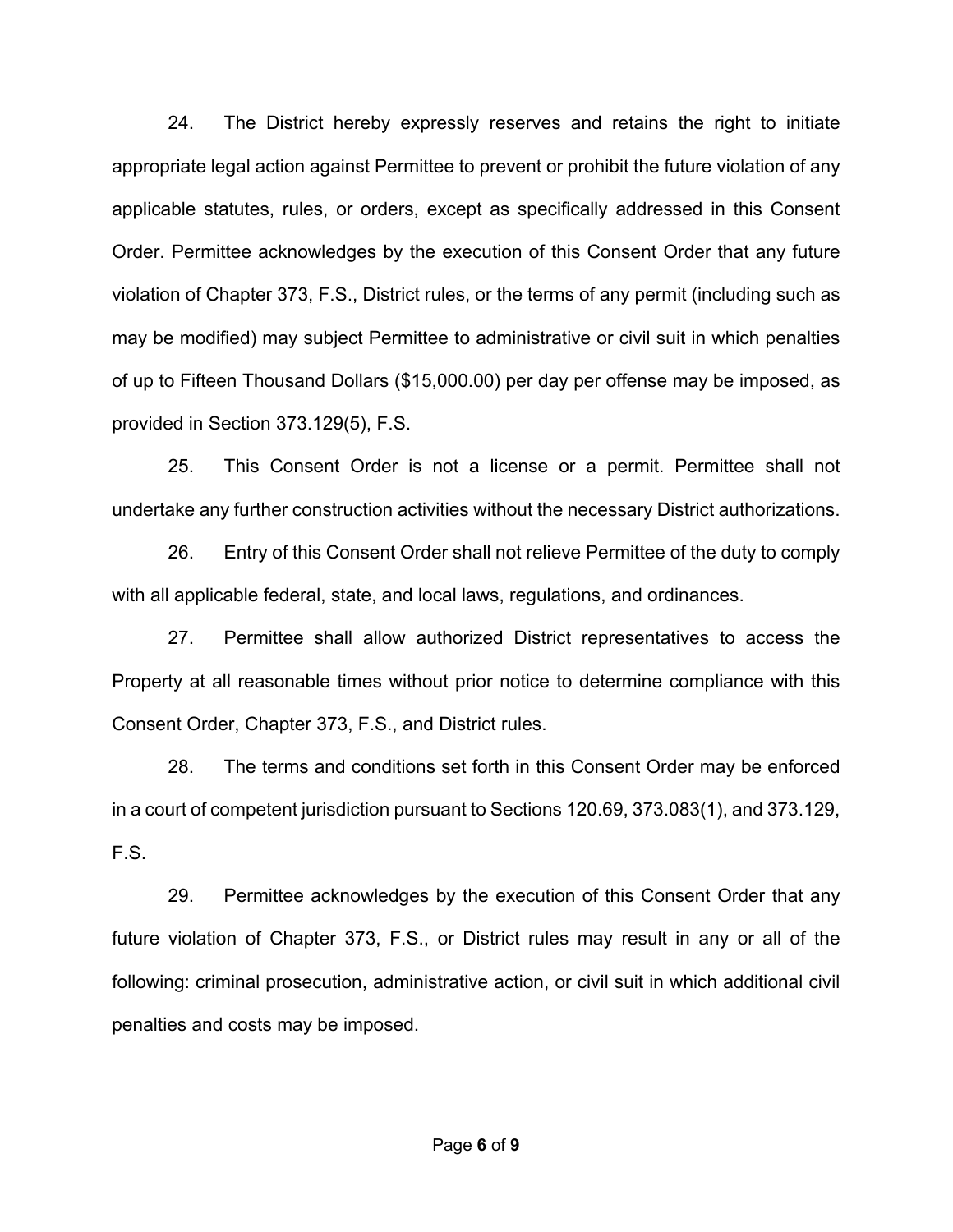30. The effectiveness of this Consent Order is subject to review and approval by the District's Governing Board. In the event the District's Governing Board does not approve this Consent Order, this Consent Order shall be null, void, and of no legal effect.

31. No modifications of the terms of this Consent Order are effective unless reduced to writing and executed by the Parties.

32. Any person, who is not a party to this Consent Order, whose substantial interests are affected by the District's action in this Consent Order may request an administrative hearing in accordance with Sections 120.569 and 120.57, F.S., and Chapter 28-106, F.A.C. A request for hearing that disputes the material facts on which the District's action is based must contain all elements required by Rule 28-106.201(2), F.A.C., including but not limited to: (1) an explanation of how the substantial interests of each person requesting the hearing will be affected by the District's action; (2) a statement of all disputed issues of material fact; (3) the Consent Order number; (4) the name, address and telephone number of the person requesting the hearing and, if applicable, of the person's representative; (5) a statement of when and how the person requesting the hearing received notice of the District's action; (6) a concise statement of the ultimate facts alleged, including the specific facts warranting reversal or modification of the District's action; and (8) the relief sought, including precisely what action the requester wishes the agency to take. A request for hearing that does not dispute the material facts on which the District's action is based shall state that no material facts are in dispute, contain the same information set forth above (with the exception of item (2)), and otherwise comply with Rule 28-106.301(2), F.A.C. A request for hearing must be filed with (received by) the Agency Clerk of the District at the District's Tampa Service Office, 7601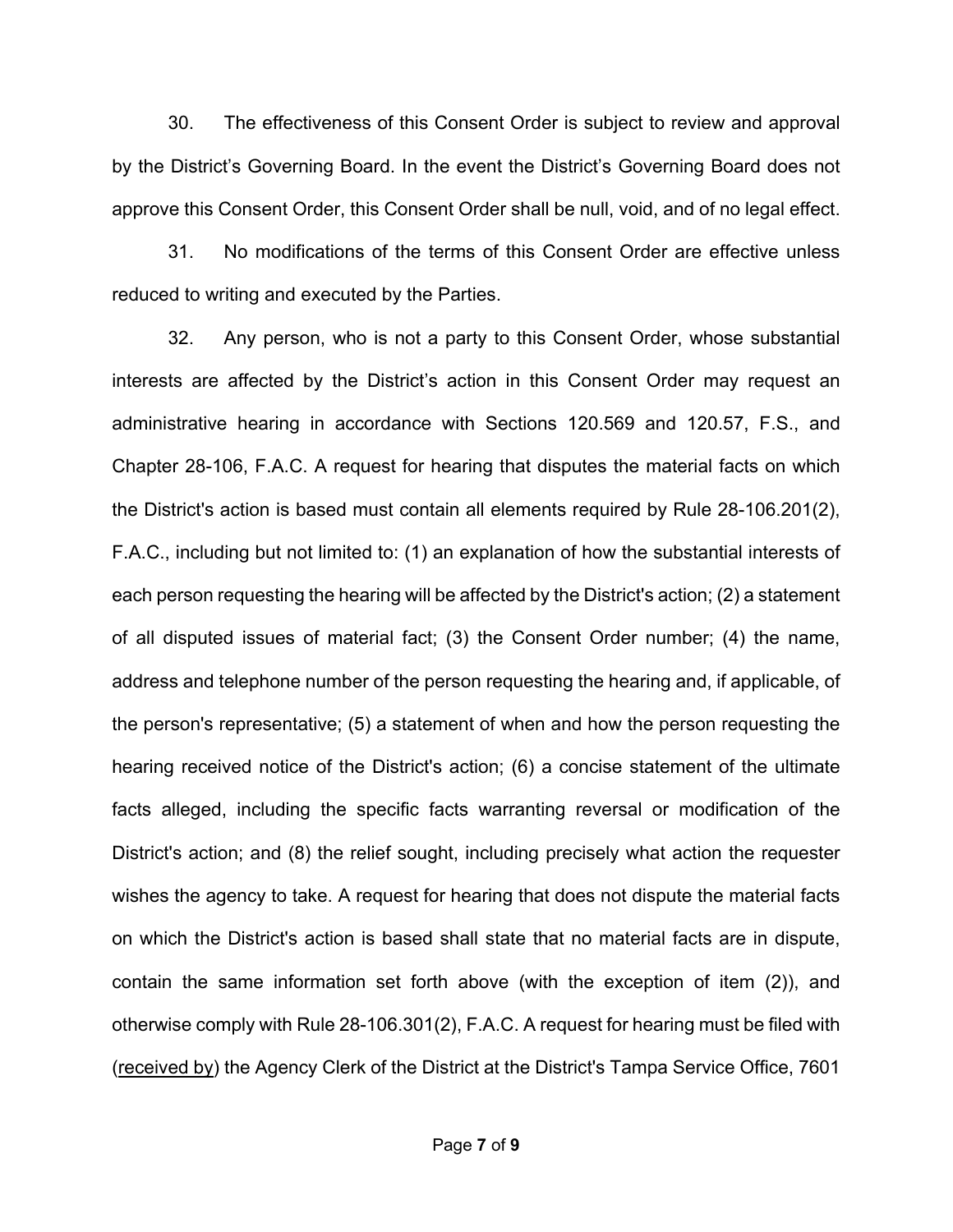US Highway 301 North, Tampa, Florida 33637-6759, or by facsimile transmission to the Agency Clerk at (813) 367-9776 or (813) 367-9772, within twenty-one (21) days of receipt of this notice. If this Consent Order is mailed, receipt is deemed to be the fifth day after the date on which the Consent Order is deposited in the United States mail. Because the administrative hearing process is designed to formulate final agency action, the timely filing of a request for hearing may result in the District's final action being different from its original action. Any person who is not a party to this Consent Order whose substantial interests will be affected by any such final action of the District has the right to request a hearing in accordance with the requirements set forth above. Failure to file a request for hearing within the specified time period shall constitute a waiver of any right any such person may have to request a hearing under Sections 120.569 and 120.57, F.S. Mediation pursuant to Section 120.573, F.S., to settle an administrative dispute regarding the District's action in this matter is not available prior to the filing of a request for hearing.

By: Christ Church of Longboat Key, Inc. Name:  $\sqrt{\frac{64N}{10}}$  L.  $5A5H0RN$ <br>Date: <u>4/12/27</u>

Approved by the Governing Board of the Southwest Florida Water Management District this \_\_\_\_\_\_ day of \_\_\_\_\_\_\_\_\_\_\_\_\_\_\_\_\_, 2021.

By: Kelly S. Rice, Chair